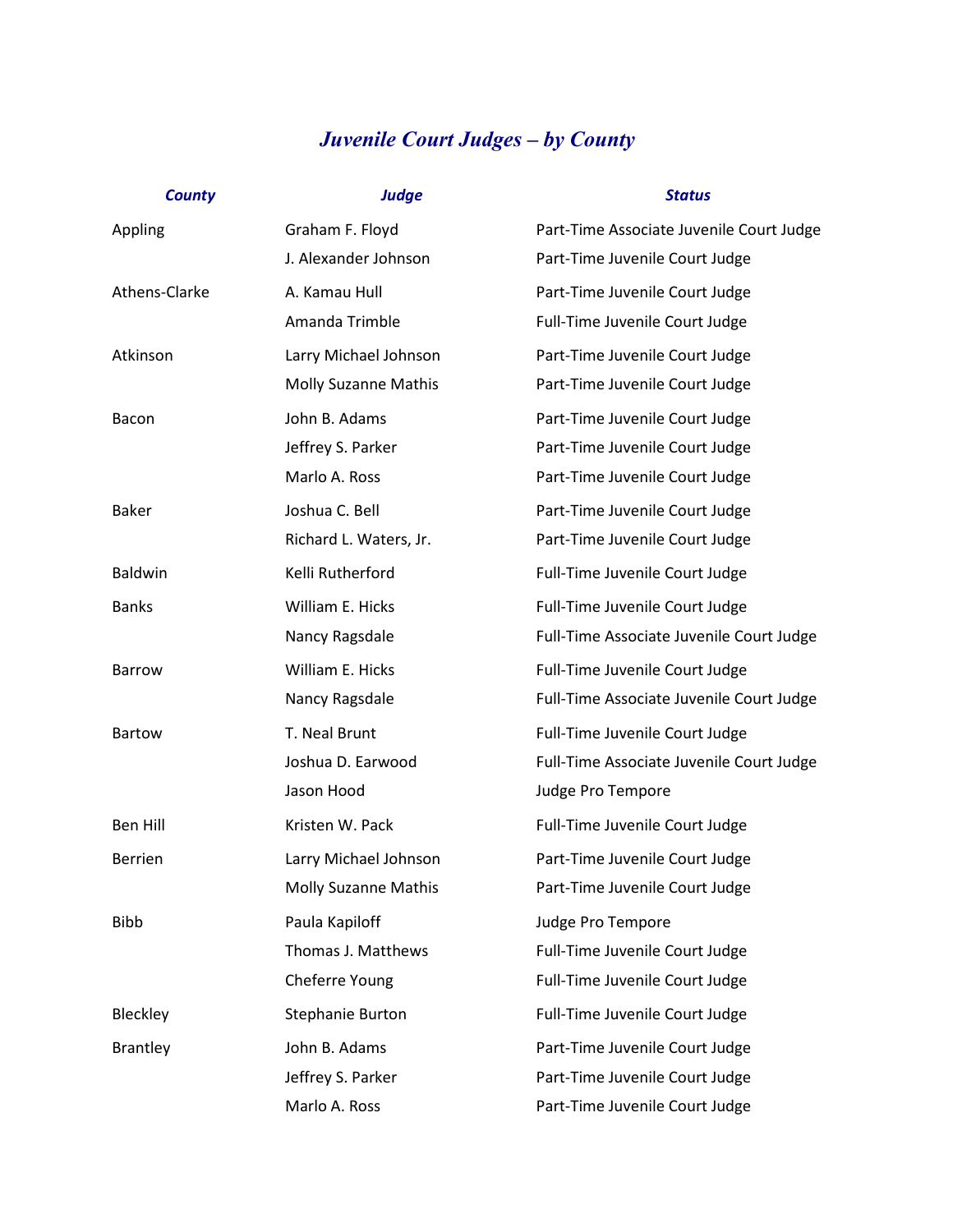| <b>County</b>  | <b>Judge</b>                 | <b>Status</b>                            |
|----------------|------------------------------|------------------------------------------|
| <b>Brooks</b>  | Brian D. Bellamy             | Part-Time Juvenile Court Judge           |
|                | James F. Council, Jr.        | Part-Time Juvenile Court Judge           |
|                | William M. McIntosh          | Part-Time Juvenile Court Judge           |
|                | J. Luke Mitchell             | Part-Time Juvenile Court Judge           |
| Bryan          | <b>Christy Carroll Balbo</b> | Part-Time Juvenile Court Judge           |
| <b>Bulloch</b> | Melissa Melton Calhoun       | Part-Time Juvenile Court Judge           |
|                | Donald Oswell Sheppard, III  | Part-Time Juvenile Court Judge           |
| <b>Burke</b>   | William M. Fleming           | Part-Time Juvenile Court Judge           |
|                | Chanette Lewis               | Full-Time Juvenile Court Judge           |
|                | Kelli Jovan Spencer          | Full-Time Juvenile Court Judge           |
| <b>Butts</b>   | Sharon J. Sullivan           | Full-Time Juvenile Court Judge           |
| Calhoun        | Joshua C. Bell               | Part-Time Juvenile Court Judge           |
|                | Richard L. Waters, Jr.       | Part-Time Juvenile Court Judge           |
| Camden         | Graham F. Floyd              | Part-Time Associate Juvenile Court Judge |
|                | O. Brent Green               | Full-Time Juvenile Court Judge           |
| Candler        | Sherri P. McDonald           | Full-Time Juvenile Court Judge           |
| Carroll        | Thomas E. Parmer             | Full-Time Juvenile Court Judge           |
| Catoosa        | John Michael Giglio          | Judge Pro Tempore                        |
|                | <b>McCracken Poston</b>      | Part-Time Juvenile Court Judge           |
| Charlton       | John B. Adams                | Part-Time Juvenile Court Judge           |
|                | Jeffrey S. Parker            | Part-Time Juvenile Court Judge           |
|                | Marlo A. Ross                | Part-Time Juvenile Court Judge           |
| Chatham        | Thomas L. Cole               | Full-Time Juvenile Court Judge           |
|                | Roxanne E. Formey            | Full-Time Juvenile Court Judge           |
|                | Leslie Keene                 | Judge Pro Tempore                        |
|                | Lindretta Grindle Kramer     | Full-Time Juvenile Court Judge           |
| Chattahoochee  | Andrew C. Dodgen             | Part-Time Juvenile Court Judge           |
|                | Warner L. Kennon, Sr.        | Full-Time Juvenile Court Judge           |
|                | Joey M. Loudermilk           | Part-Time Juvenile Court Judge           |
| Chattooga      | Steven M. Ellis              | Full-Time Juvenile Court Judge           |
|                | <b>McCracken Poston</b>      | Part-Time Juvenile Court Judge           |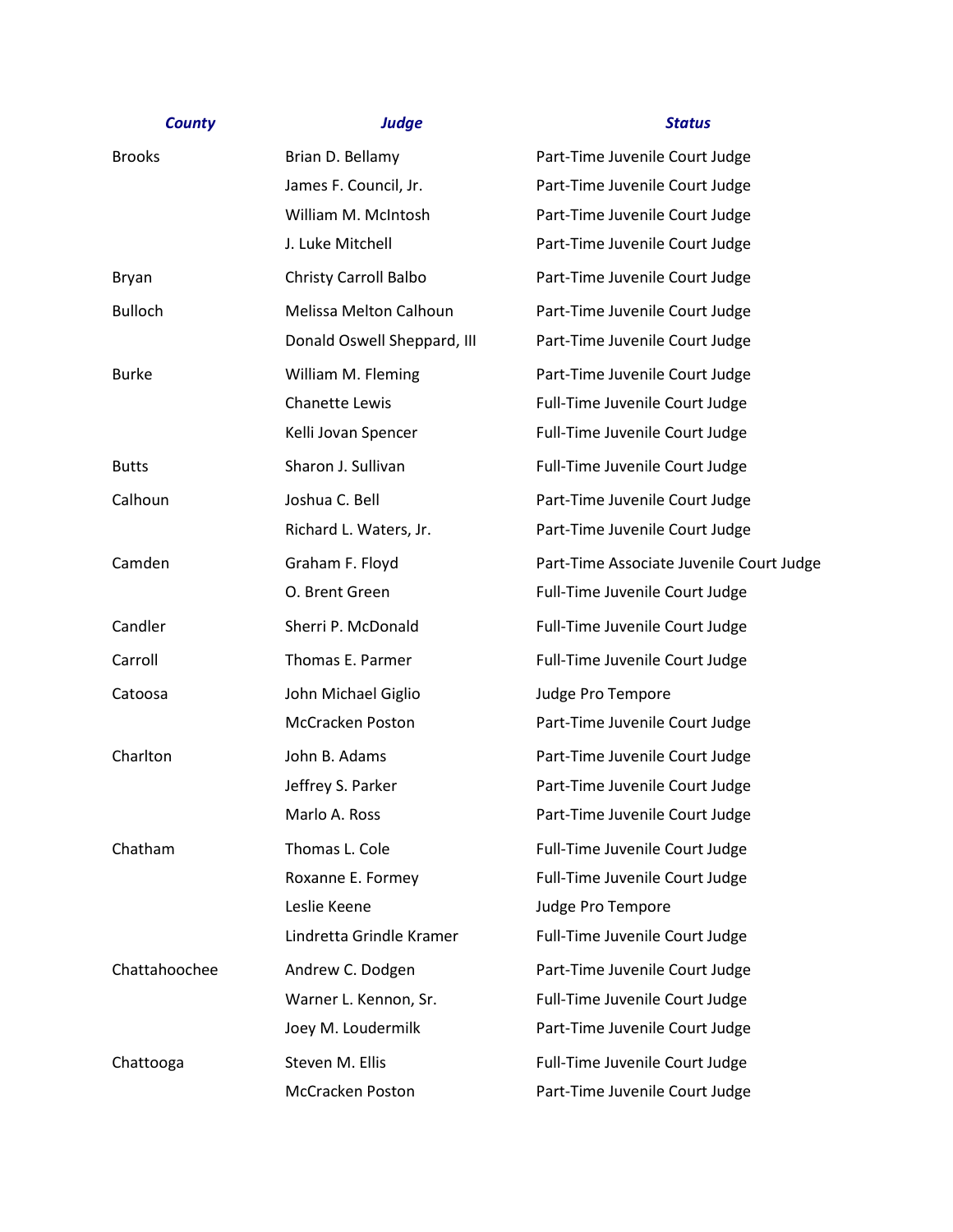| Jennifer Davis              | Full-Time Juvenile Court Judge           |
|-----------------------------|------------------------------------------|
| <b>Richard Jones</b>        | Full-Time Juvenile Court Judge           |
| Ronald H. Rentz             | Part-Time Juvenile Court Judge           |
| Deitra Burney-Butler        | Full-Time Juvenile Court Judge           |
| Salvia Smith Fox            | Full-Time Juvenile Court Judge           |
| Leslie Miller Terry         | Full-Time Juvenile Court Judge           |
| <b>Rosalind Watkins</b>     | Part-Time Associate Juvenile Court Judge |
| Larry Michael Johnson       | Part-Time Juvenile Court Judge           |
| <b>Molly Suzanne Mathis</b> | Part-Time Juvenile Court Judge           |
| <b>Wayne Grannis</b>        | Full-Time Juvenile Court Judge           |
| Jeffrey D. Hamby            | Full-Time Juvenile Court Judge           |
| Amber Patterson             | Full-Time Juvenile Court Judge           |
| Kareem West                 | Full-Time Juvenile Court Judge           |
| John B. Adams               | Part-Time Juvenile Court Judge           |
| Jeffrey S. Parker           | Part-Time Juvenile Court Judge           |
| Marlo A. Ross               | Part-Time Juvenile Court Judge           |
| Brian D. Bellamy            | Part-Time Juvenile Court Judge           |
| James F. Council, Jr.       | Part-Time Juvenile Court Judge           |
| Robert D. Howell            | Judge Pro Tempore                        |
| William M. McIntosh         | Part-Time Juvenile Court Judge           |
| J. Luke Mitchell            | Part-Time Juvenile Court Judge           |
| <b>Charles Eugene Evans</b> | Full-Time Juvenile Court Judge           |
| Keith B. Johnson            | Part-Time Juvenile Court Judge           |
| Larry Michael Johnson       | Part-Time Juvenile Court Judge           |
| <b>Molly Suzanne Mathis</b> | Part-Time Juvenile Court Judge           |
| Joseph A. Wyant, Jr.        | Full-Time Juvenile Court Judge           |
| Paula Kapiloff              | Judge Pro Tempore                        |
| Thomas J. Matthews          | Full-Time Juvenile Court Judge           |
| Cheferre Young              | Full-Time Juvenile Court Judge           |
| Kristen W. Pack             | Full-Time Juvenile Court Judge           |
| Steven M. Ellis             | Full-Time Juvenile Court Judge           |
|                             |                                          |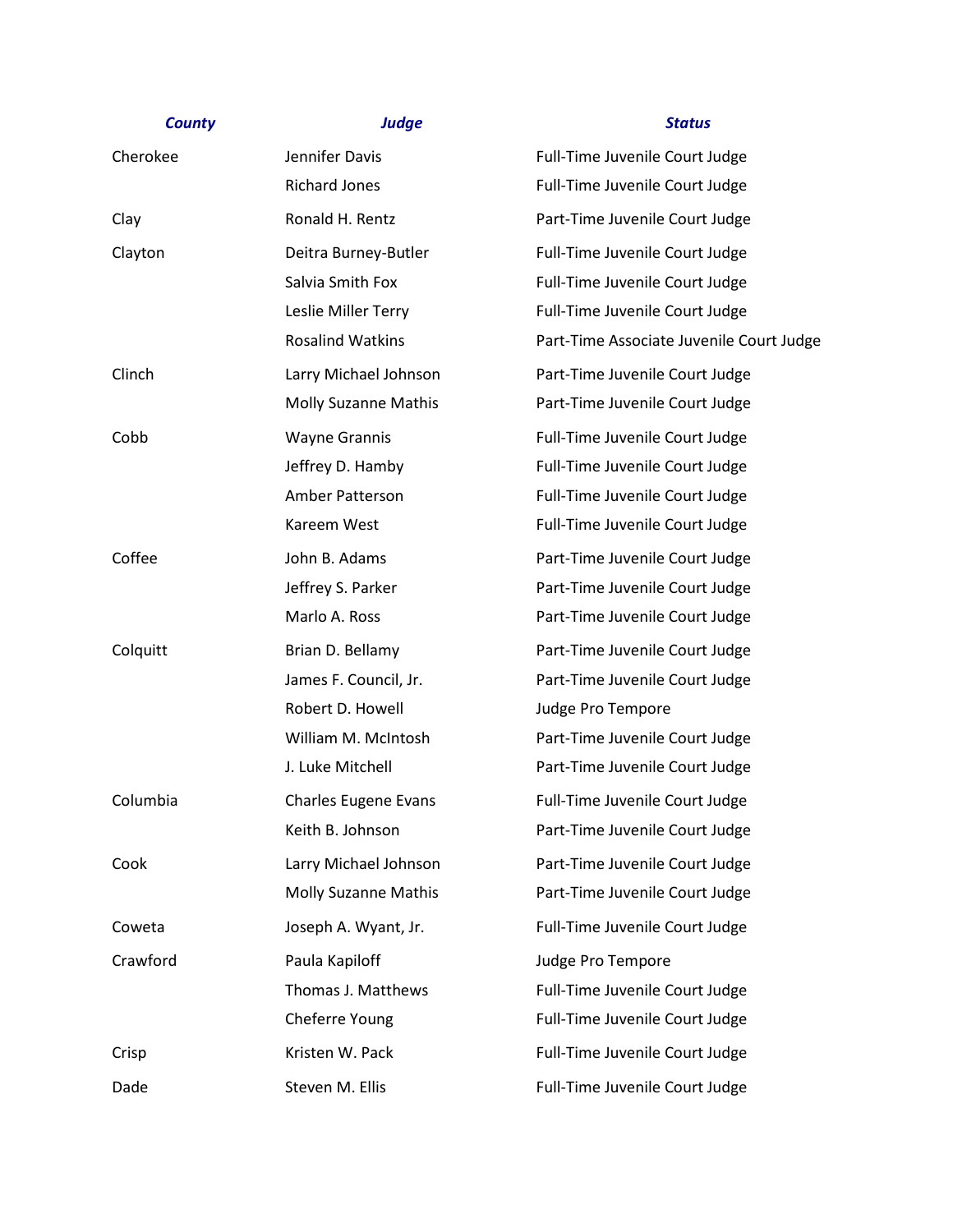| <b>County</b> | <b>Judge</b>                | <b>Status</b>                            |
|---------------|-----------------------------|------------------------------------------|
| Dawson        | Lindsay H. Burton           | Full-Time Juvenile Court Judge           |
|               | Amanda Dean                 | Judge Pro Tempore                        |
|               | Joe Raymond Diaz            | Full-Time Juvenile Court Judge           |
|               | Matthew G. Leipold          | Full-Time Juvenile Court Judge           |
|               | Alison W. Toller            | Full-Time Juvenile Court Judge           |
| Decatur       | Joshua C. Bell              | Part-Time Juvenile Court Judge           |
|               | Richard L. Waters, Jr.      | Part-Time Juvenile Court Judge           |
| DeKalb        | Linda Bratton-Haynes        | Full-Time Juvenile Court Judge           |
|               | Vincent C. Crawford         | Full-Time Juvenile Court Judge           |
|               | Rachel Davidson             | Judge Pro Tempore                        |
|               | Adrianna de la Torriente    | Judge Pro Tempore                        |
|               | Linda Dees                  | Judge Pro Tempore                        |
|               | Fatima A. El-Amin           | Full-Time Juvenile Court Judge           |
|               | Demetra Ford                | Judge Pro Tempore                        |
|               | Teresa Lohmeier             | Judge Pro Tempore                        |
|               | <b>Curtis Miller</b>        | Judge Pro Tempore                        |
|               | Temika Williams Murry       | Full-Time Juvenile Court Judge           |
|               | Desiree Sutton Peagler      | Full-Time Juvenile Court Judge           |
|               | Ruby J. Thomas              | Judge Pro Tempore                        |
| Dodge         | Stephanie Burton            | Full-Time Juvenile Court Judge           |
| Dooly         | Kristen W. Pack             | Full-Time Juvenile Court Judge           |
| Dougherty     | Ingrid P. Driskell          | Full-Time Associate Juvenile Court Judge |
|               | Herbie L. Solomon           | Full-Time Juvenile Court Judge           |
| Douglas       | Michelle Harrison           | Full-Time Juvenile Court Judge           |
|               | <b>Talia Nurse</b>          | Full-Time Associate Juvenile Court Judge |
| Early         | Ronald H. Rentz             | Part-Time Juvenile Court Judge           |
| Echols        | Brian D. Bellamy            | Part-Time Juvenile Court Judge           |
|               | James F. Council, Jr.       | Part-Time Juvenile Court Judge           |
|               | William M. McIntosh         | Part-Time Juvenile Court Judge           |
|               | J. Luke Mitchell            | Part-Time Juvenile Court Judge           |
| Effingham     | Melissa Melton Calhoun      | Part-Time Juvenile Court Judge           |
|               | Donald Oswell Sheppard, III | Part-Time Juvenile Court Judge           |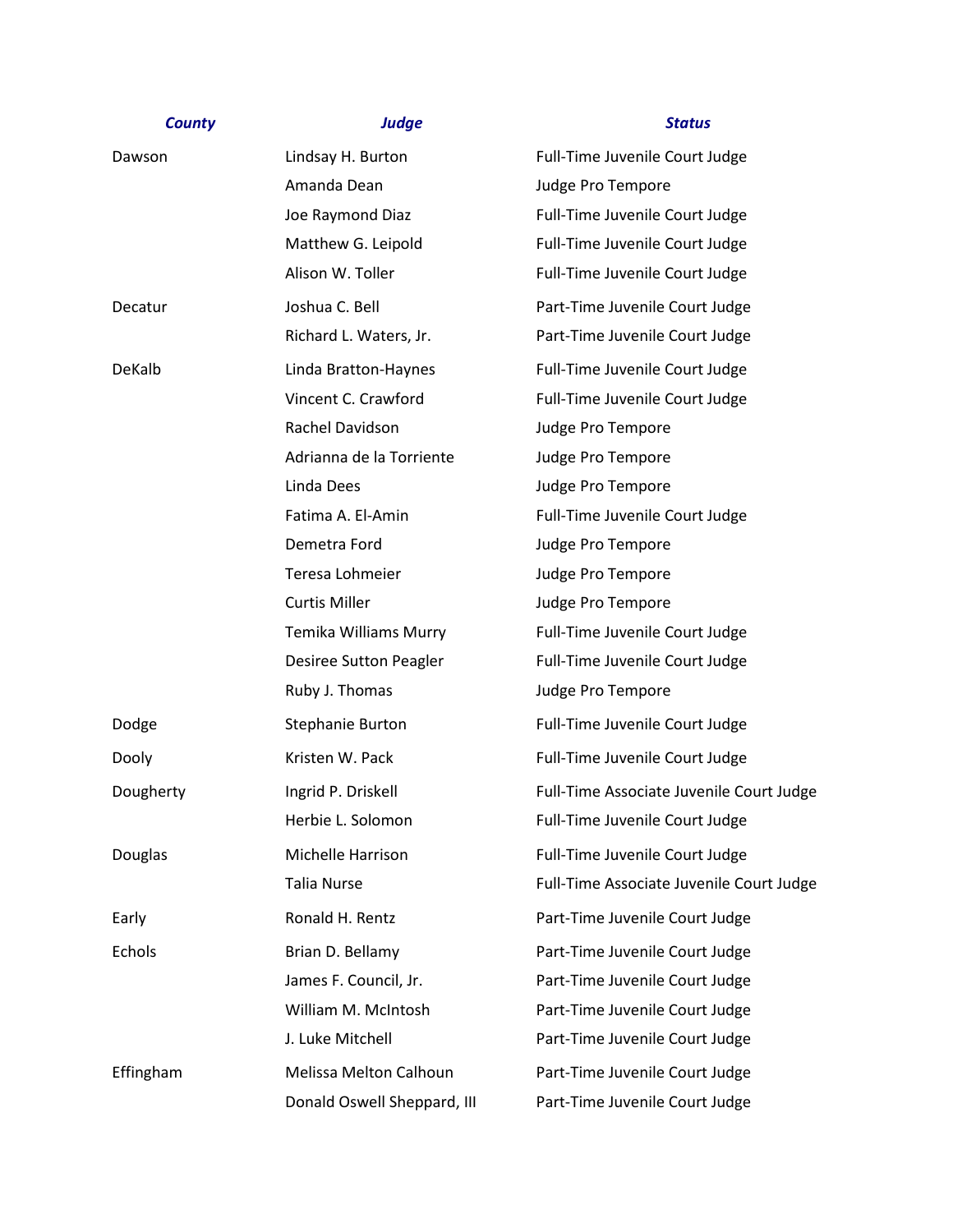# *County Judge Status* Elbert Warren C. Caswell Full-Time Juvenile Court Judge Emanuel Sherri P. McDonald Full-Time Juvenile Court Judge Evans Christy Carroll Balbo Part-Time Juvenile Court Judge Fannin Frank Fulford Frank Fulford Full and the Sudge Pro Tempore Keith Galligan **Full-Time Juvenile Court Judge** Patricia A. King **Full-Time Juvenile Court Judge** Jan A. Wheeler **Judge Pro Tempore** Fayette **Natalie Ashman** Full-Time Associate Juvenile Court Judge

Stephen D. Ott Full-Time Juvenile Court Judge Floyd Harl C. Duffey, III Part-Time Associate Juvenile Court Judge C. Gregory Price Full-Time Juvenile Court Judge Kristy Treadaway Judge Pro Tempore Forsyth **Heather N. Dunn** Full-Time Juvenile Court Judge Christopher W. Willis Full-Time Juvenile Court Judge Franklin **Example 20 Warren C. Caswell** Full-Time Juvenile Court Judge Fulton **Example 2 Wenona C. Belton** Full-Time Juvenile Court Judge Sally Butler **Part-Time Associate Juvenile Court Judge** Phillip Jackson **Full-Time Associate Juvenile Court Judge** Coy J. Johnson, Jr. Full-Time Associate Juvenile Court Judge Suparna Malempati Judge Pro Tempore Shalanda M.J. Miller Full-Time Associate Juvenile Court Judge Allyson R. Pitts **Part-Time Associate Juvenile Court Judge** Juliette Wiltshire Scales Full-Time Juvenile Court Judge Renata Turner Full-Time Juvenile Court Judge Shofaetiyah Watson Judge Pro Tempore Christopher W. Yokom Full-Time Juvenile Court Judge Gilmer Frank Fulford Frank Fulford Judge Pro Tempore Keith Galligan **Full-Time Juvenile Court Judge** Patricia A. King The State of Tull-Time Juvenile Court Judge Jan A. Wheeler **Judge Pro Tempore** Glascock James T. Jones **Part-Time Juvenile Court Judge**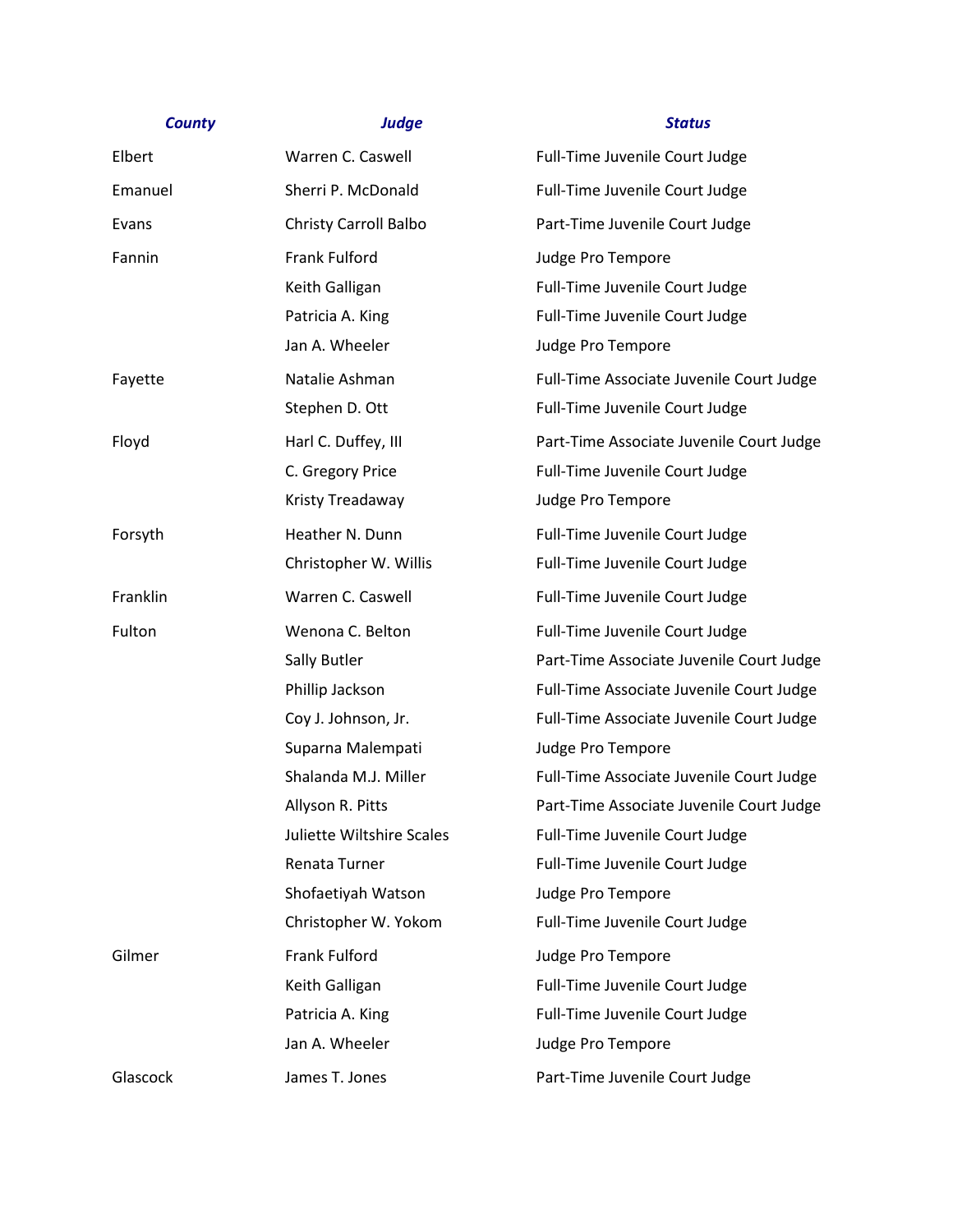| Glynn     | Audrey Shapiro Chapman     | Part-Time Associate Juvenile Court Judge |
|-----------|----------------------------|------------------------------------------|
|           | Graham F. Floyd            | Part-Time Associate Juvenile Court Judge |
|           | George Manning Rountree    | Full-Time Juvenile Court Judge           |
| Gordon    | Lorie Moss                 | Full-Time Juvenile Court Judge           |
| Grady     | Joshua C. Bell             | Part-Time Juvenile Court Judge           |
|           | Richard L. Waters, Jr.     | Part-Time Juvenile Court Judge           |
| Greene    | Kelli Rutherford           | Full-Time Juvenile Court Judge           |
| Gwinnett  | Rodney S. Harris           | Full-Time Juvenile Court Judge           |
|           | Jennifer Mann              | Judge Pro Tempore                        |
|           | Wesley G. Person           | Full-Time Associate Juvenile Court Judge |
|           | Nhan-Ai Simms              | Full-Time Juvenile Court Judge           |
|           | Robert L. Waller           | Full-Time Juvenile Court Judge           |
| Habersham | <b>B. Nichole Carswell</b> | Full-Time Juvenile Court Judge           |
| Hall      | Lindsay H. Burton          | Full-Time Juvenile Court Judge           |
|           | Joe Raymond Diaz           | Full-Time Juvenile Court Judge           |
|           | Matthew G. Leipold         | Full-Time Juvenile Court Judge           |
|           | Alison W. Toller           | Full-Time Juvenile Court Judge           |
| Hancock   | Kelli Rutherford           | Full-Time Juvenile Court Judge           |
| Haralson  | Benjamin Burch             | Judge Pro Tempore                        |
|           | Laura L. Wheale            | Judge Pro Tempore                        |
| Harris    | Andrew C. Dodgen           | Part-Time Juvenile Court Judge           |
|           | Warner L. Kennon, Sr.      | Full-Time Juvenile Court Judge           |
|           | Joey M. Loudermilk         | Part-Time Juvenile Court Judge           |
| Hart      | Warren C. Caswell          | Full-Time Juvenile Court Judge           |
| Heard     | Joseph A. Wyant, Jr.       | Full-Time Juvenile Court Judge           |
| Henry     | William P. Bartles         | Full-Time Juvenile Court Judge           |
|           | James P. Brown, Jr.        | Judge Pro Tempore                        |
| Houston   | Kellye C. Moore            | Judge Pro Tempore                        |
|           | Monica Wilburn             | Full-Time Juvenile Court Judge           |
|           | Erikka Williams            | Judge Pro Tempore                        |
| Irwin     | Render M. Heard, Jr.       | Full-Time Juvenile Court Judge           |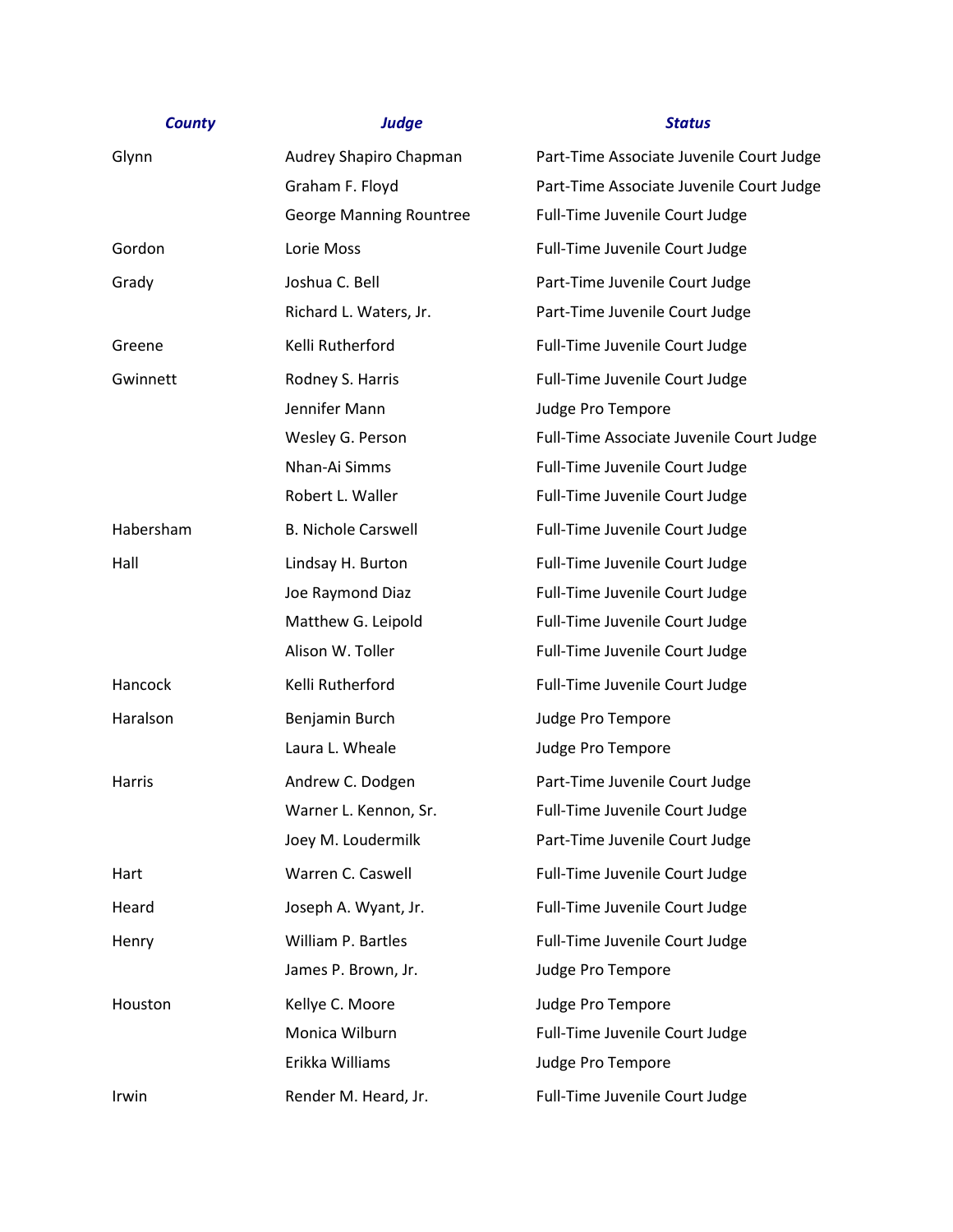| <b>County</b>  | <b>Judge</b>                  | <b>Status</b>                            |
|----------------|-------------------------------|------------------------------------------|
|                | Jennifer Dorminey Herzog      | Judge Pro Tempore                        |
| Jackson        | William E. Hicks              | Full-Time Juvenile Court Judge           |
|                | Nancy Ragsdale                | Full-Time Associate Juvenile Court Judge |
| Jasper         | Kelli Rutherford              | Full-Time Juvenile Court Judge           |
| Jeff Davis     | Graham F. Floyd               | Part-Time Associate Juvenile Court Judge |
|                | Carla Roberts Powell          | Part-Time Juvenile Court Judge           |
| Jefferson      | Sherri P. McDonald            | Full-Time Juvenile Court Judge           |
| <b>Jenkins</b> | <b>Melissa Melton Calhoun</b> | Part-Time Juvenile Court Judge           |
|                | Donald Oswell Sheppard, III   | Part-Time Juvenile Court Judge           |
| Johnson        | Samuel A. Hilbun              | Full-Time Juvenile Court Judge           |
| Jones          | Kelli Rutherford              | Full-Time Juvenile Court Judge           |
| Lamar          | Sharon J. Sullivan            | Full-Time Juvenile Court Judge           |
| Lanier         | Larry Michael Johnson         | Part-Time Juvenile Court Judge           |
|                | <b>Molly Suzanne Mathis</b>   | Part-Time Juvenile Court Judge           |
| Laurens        | Samuel A. Hilbun              | Full-Time Juvenile Court Judge           |
| Lee            | Lisa C. Jones                 | Full-Time Juvenile Court Judge           |
| Liberty        | Linnie Darden, III            | Part-Time Juvenile Court Judge           |
|                | Kenneth Pangburn              | Judge Pro Tempore                        |
| Lincoln        | James T. Jones                | Part-Time Juvenile Court Judge           |
| Long           | Linnie Darden, III            | Part-Time Juvenile Court Judge           |
| Lowndes        | Brian D. Bellamy              | Part-Time Juvenile Court Judge           |
|                | James F. Council, Jr.         | Part-Time Juvenile Court Judge           |
|                | William M. McIntosh           | Part-Time Juvenile Court Judge           |
|                | J. Luke Mitchell              | Part-Time Juvenile Court Judge           |
|                | James G. Tunison, Jr.         | Judge Pro Tempore                        |
| Lumpkin        | Jeremy D. Clough              | Full-Time Juvenile Court Judge           |
| Macon          | Lisa C. Jones                 | Full-Time Juvenile Court Judge           |
| Madison        | Warren C. Caswell             | Full-Time Juvenile Court Judge           |
| Marion         | Andrew C. Dodgen              | Part-Time Juvenile Court Judge           |
|                | Warner L. Kennon, Sr.         | Full-Time Juvenile Court Judge           |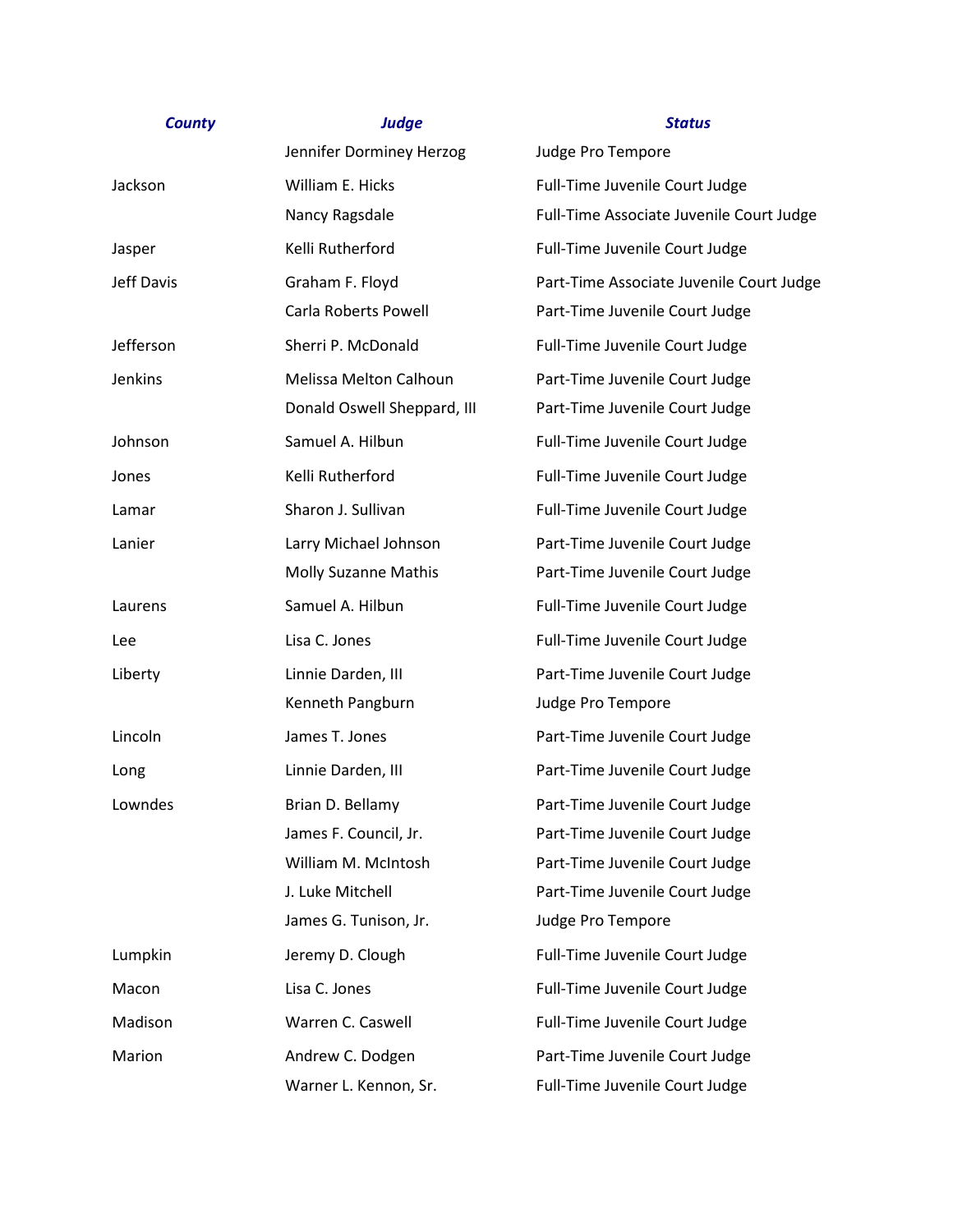|            | Joey M. Loudermilk              | Part-Time Juvenile Court Judge           |
|------------|---------------------------------|------------------------------------------|
| McDuffie   | James T. Jones                  | Part-Time Juvenile Court Judge           |
| McIntosh   | <b>Christy Carroll Balbo</b>    | Part-Time Juvenile Court Judge           |
| Meriwether | Robert Lee Todd, IV             | Part-Time Juvenile Court Judge           |
| Miller     | Ronald H. Rentz                 | Part-Time Juvenile Court Judge           |
| Mitchell   | Joshua C. Bell                  | Part-Time Juvenile Court Judge           |
|            | Richard L. Waters, Jr.          | Part-Time Juvenile Court Judge           |
| Monroe     | Sharon J. Sullivan              | Full-Time Juvenile Court Judge           |
| Montgomery | Stephanie Burton                | Full-Time Juvenile Court Judge           |
| Morgan     | Kelli Rutherford                | Full-Time Juvenile Court Judge           |
| Murray     | Jason Souther                   | Full-Time Juvenile Court Judge           |
| Muscogee   | Andrew C. Dodgen                | Part-Time Juvenile Court Judge           |
|            | Warner L. Kennon, Sr.           | Full-Time Juvenile Court Judge           |
|            | Joey M. Loudermilk              | Part-Time Juvenile Court Judge           |
| Newton     | <b>Candice Phillips Branche</b> | Full-Time Juvenile Court Judge           |
|            | Hillary W. Edgar                | Part-Time Associate Juvenile Court Judge |
| Oconee     | A. Kamau Hull                   | Part-Time Juvenile Court Judge           |
|            | Amanda Trimble                  | Full-Time Juvenile Court Judge           |
| Oglethorpe | Warren C. Caswell               | Full-Time Juvenile Court Judge           |
| Paulding   | Carolyn Altman                  | Full-Time Juvenile Court Judge           |
| Peach      | Paula Kapiloff                  | Judge Pro Tempore                        |
|            | Thomas J. Matthews              | Full-Time Juvenile Court Judge           |
|            | Cheferre Young                  | Full-Time Juvenile Court Judge           |
| Pickens    | <b>Frank Fulford</b>            | Judge Pro Tempore                        |
|            | Keith Galligan                  | Full-Time Juvenile Court Judge           |
|            | Patricia A. King                | Full-Time Juvenile Court Judge           |
|            | Jan A. Wheeler                  | Judge Pro Tempore                        |
| Pierce     | John B. Adams                   | Part-Time Juvenile Court Judge           |
|            | Jeffrey S. Parker               | Part-Time Juvenile Court Judge           |
|            | Marlo A. Ross                   | Part-Time Juvenile Court Judge           |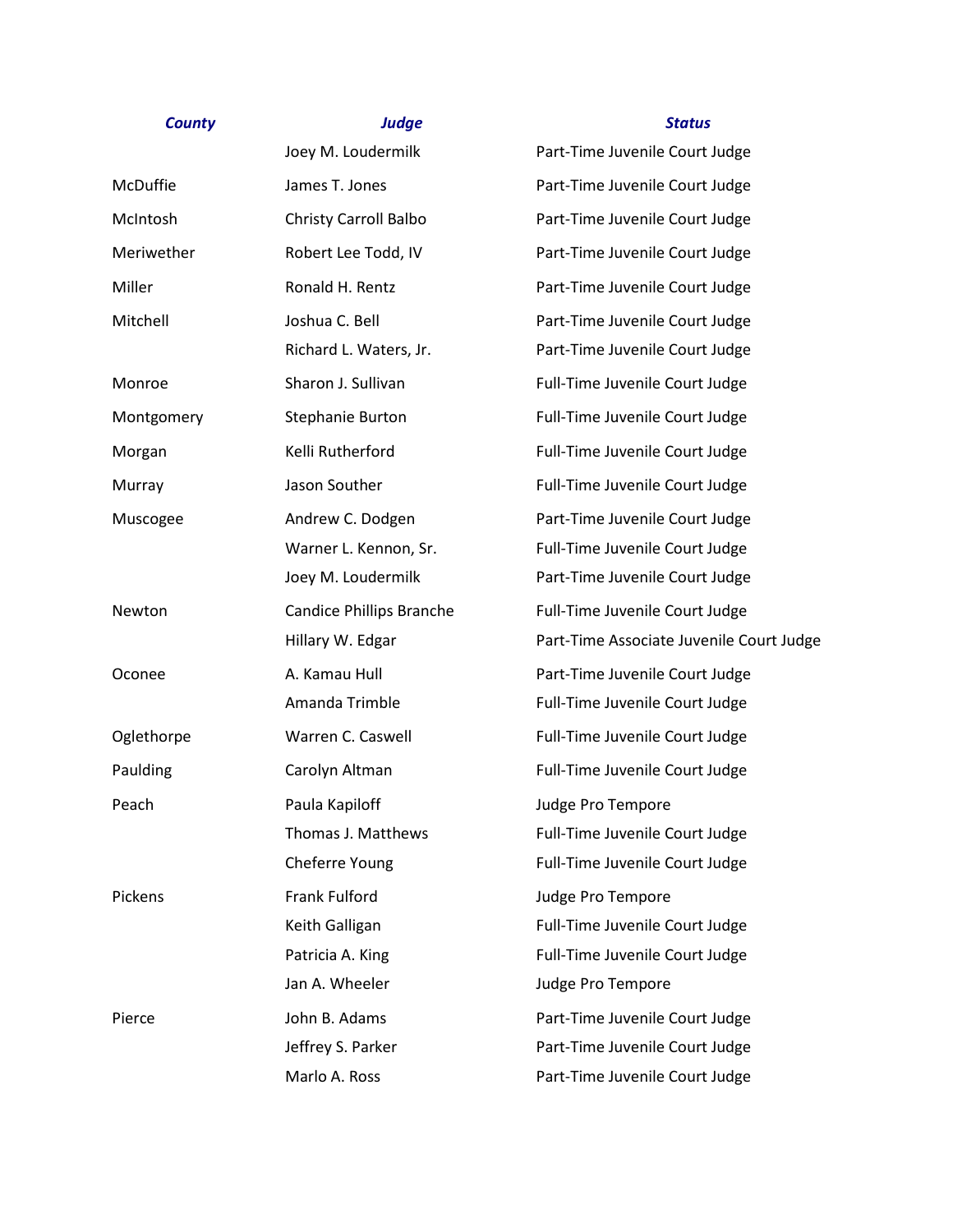| <b>County</b> | <b>Judge</b>                | <b>Status</b>                            |
|---------------|-----------------------------|------------------------------------------|
| Pike          | Natalie Ashman              | Full-Time Associate Juvenile Court Judge |
|               | Stephen D. Ott              | Full-Time Juvenile Court Judge           |
| Polk          | Benjamin Burch              | Judge Pro Tempore                        |
|               | Laura L. Wheale             | Judge Pro Tempore                        |
| Pulaski       | Stephanie Burton            | Full-Time Juvenile Court Judge           |
| Putnam        | Kelli Rutherford            | Full-Time Juvenile Court Judge           |
| Quitman       | Ronald H. Rentz             | Part-Time Juvenile Court Judge           |
| Rabun         | <b>B. Nichole Carswell</b>  | Full-Time Juvenile Court Judge           |
| Randolph      | <b>Edward Ross Collier</b>  | Part-Time Juvenile Court Judge           |
| Richmond      | William M. Fleming          | Part-Time Juvenile Court Judge           |
|               | <b>Chanette Lewis</b>       | Full-Time Juvenile Court Judge           |
|               | Kelli Jovan Spencer         | Full-Time Juvenile Court Judge           |
| Rockdale      | Maureen Wood                | Full-Time Juvenile Court Judge           |
| Schley        | Lisa C. Jones               | Full-Time Juvenile Court Judge           |
| Screven       | Melissa Melton Calhoun      | Part-Time Juvenile Court Judge           |
|               | Donald Oswell Sheppard, III | Part-Time Juvenile Court Judge           |
| Seminole      | Ronald H. Rentz             | Part-Time Juvenile Court Judge           |
| Spalding      | Natalie Ashman              | Full-Time Associate Juvenile Court Judge |
|               | Stephen D. Ott              | Full-Time Juvenile Court Judge           |
| Stephens      | <b>B. Nichole Carswell</b>  | Full-Time Juvenile Court Judge           |
| Stewart       | Lisa C. Jones               | Full-Time Juvenile Court Judge           |
| Sumter        | Lisa C. Jones               | Full-Time Juvenile Court Judge           |
| Talbot        | Andrew C. Dodgen            | Part-Time Juvenile Court Judge           |
|               | Warner L. Kennon, Sr.       | Full-Time Juvenile Court Judge           |
|               | Joey M. Loudermilk          | Part-Time Juvenile Court Judge           |
| Taliaferro    | James T. Jones              | Part-Time Juvenile Court Judge           |
| Tattnall      | Linnie Darden, III          | Part-Time Juvenile Court Judge           |
| Taylor        | Andrew C. Dodgen            | Part-Time Juvenile Court Judge           |
|               | Warner L. Kennon, Sr.       | Full-Time Juvenile Court Judge           |
|               | Joey M. Loudermilk          | Part-Time Juvenile Court Judge           |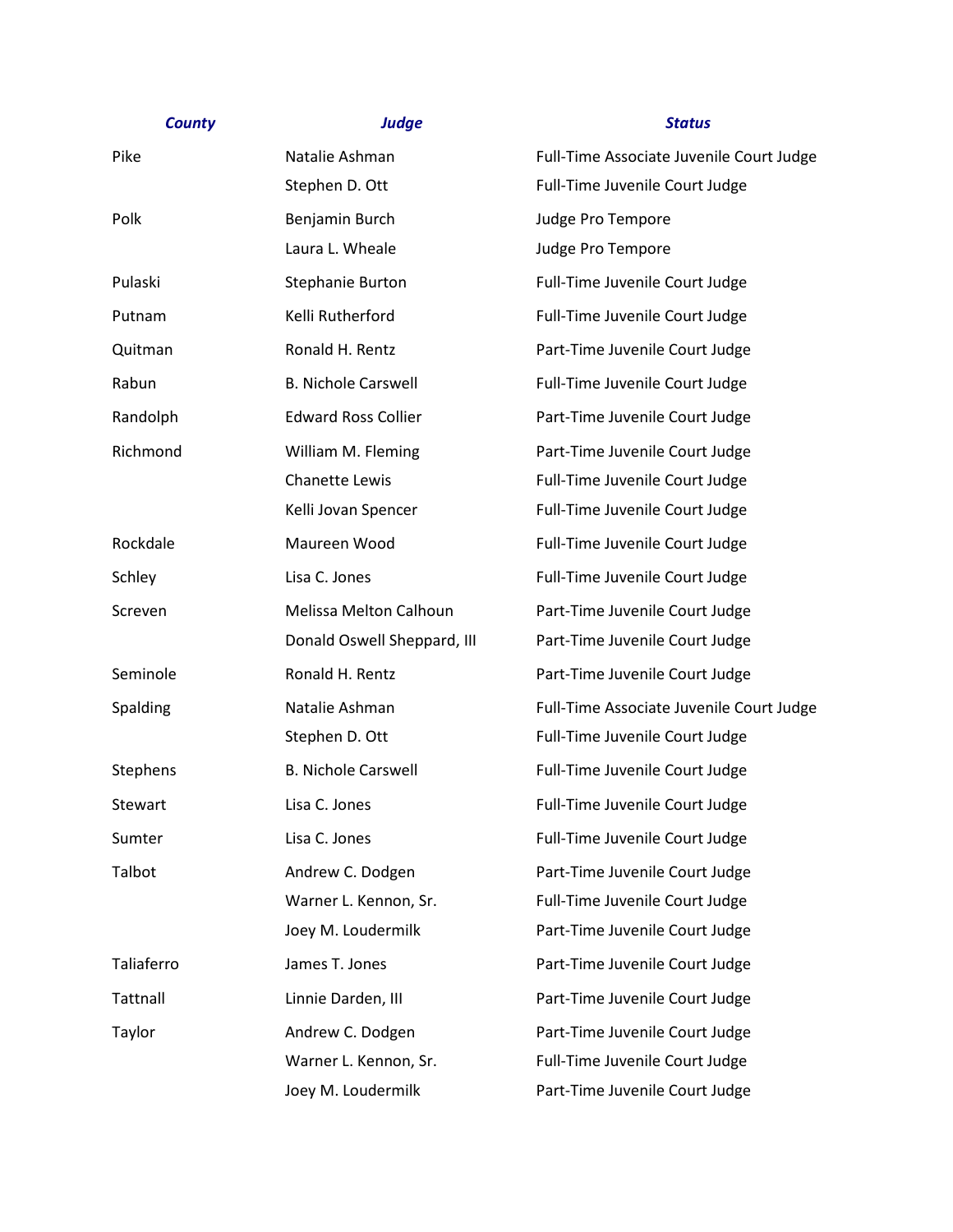# *County Judge Status* Telfair The Stephanie Burton Full-Time Juvenile Court Judge Terrell Edward Ross Collier **Part-Time Juvenile Court Judge** Thomas Brian D. Bellamy Part-Time Juvenile Court Judge James F. Council, Jr. Part-Time Juvenile Court Judge William M. McIntosh Part-Time Juvenile Court Judge J. Luke Mitchell Part-Time Juvenile Court Judge Tift **Render M. Heard, Jr.** Full-Time Juvenile Court Judge Jennifer Dorminey Herzog Judge Pro Tempore Toombs Sherri P. McDonald Full-Time Juvenile Court Judge Towns Towns Jeremy D. Clough Towns Full-Time Juvenile Court Judge Treutlen **Samuel A. Hilbun** Full-Time Juvenile Court Judge Troup **R. Michael Key Communist Court Judge** Full-Time Juvenile Court Judge Turner Turner Render M. Heard, Jr. Full-Time Juvenile Court Judge Jennifer Dorminey Herzog Judge Pro Tempore Twiggs Samuel A. Hilbun Full-Time Juvenile Court Judge Union **Information** Jeremy D. Clough **Full-Time Juvenile Court Judge** Upson Natalie Ashman Full-Time Associate Juvenile Court Judge Stephen D. Ott Full-Time Juvenile Court Judge Walker Steven M. Ellis Full-Time Juvenile Court Judge Walton Candice Phillips Branche Full-Time Juvenile Court Judge J. Stanley Rhymer Full-Time Juvenile Court Judge Ware Same John B. Adams Part-Time Juvenile Court Judge Jeffrey S. Parker Part-Time Juvenile Court Judge Marlo A. Ross **Part-Time Juvenile Court Judge** Warren Marren James T. Jones Communist Part-Time Juvenile Court Judge Washington Sherri P. McDonald Full-Time Juvenile Court Judge Wayne Jerry W. Caldwell **Full-Time Juvenile Court Judge**

Graham F. Floyd **Part-Time Associate Juvenile Court Judge** Webster **Lisa C. Jones Example 2** Lisa C. Jones **Full-Time Juvenile Court Judge** Wheeler Stephanie Burton Full-Time Juvenile Court Judge